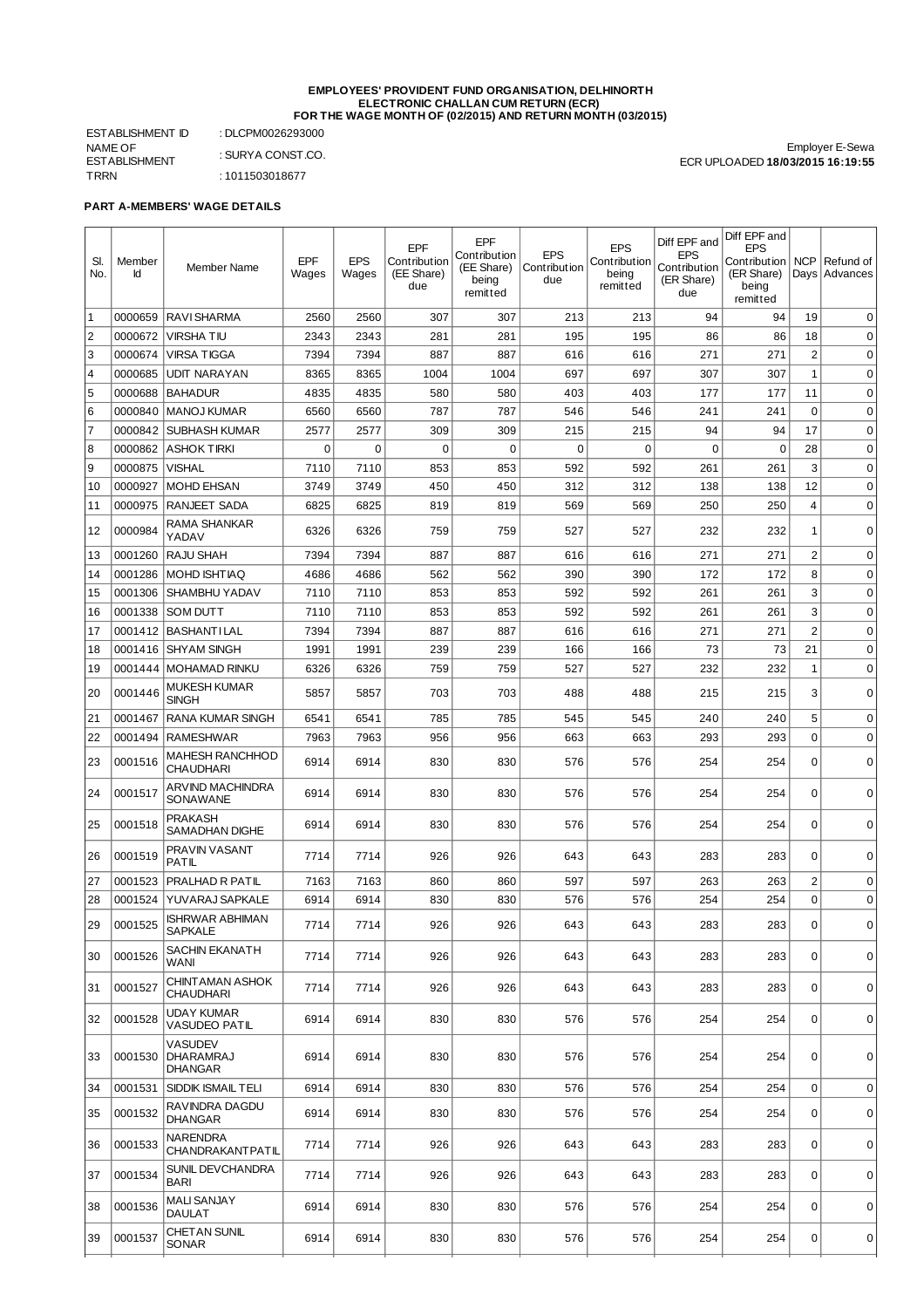| 40 | 0001541 | PANKAJ PANDURANG<br><b>PATIL</b>                     | 7163 | 7163 | 860 | 860 | 597 | 597         | 263 | 263 | $\overline{c}$ | $\mathbf 0$ |
|----|---------|------------------------------------------------------|------|------|-----|-----|-----|-------------|-----|-----|----------------|-------------|
| 41 | 0001542 | SHEKHAR KISHOR<br><b>UPADHYE</b>                     | 7714 | 7714 | 926 | 926 | 643 | 643         | 283 | 283 | $\mathbf 0$    | $\mathbf 0$ |
| 42 | 0001543 | SUJENDRA SHALIGRA<br><b>SARODE</b>                   | 6914 | 6914 | 830 | 830 | 576 | 576         | 254 | 254 | $\Omega$       | $\mathbf 0$ |
| 43 | 0001545 | <b>NILESH MURLIDHAR</b><br><b>MORE</b>               | 7714 | 7714 | 926 | 926 | 643 | 643         | 283 | 283 | $\mathbf 0$    | $\mathbf 0$ |
| 44 | 0001546 | RAMESH DHONDU<br>KOLI                                | 7714 | 7714 | 926 | 926 | 643 | 643         | 283 | 283 | $\mathbf 0$    | $\mathbf 0$ |
| 45 | 0001547 | <b>MANIK SHANTARAM</b><br>SONAVANE                   | 7714 | 7714 | 926 | 926 | 643 | 643         | 283 | 283 | $\Omega$       | $\mathbf 0$ |
| 46 | 0001548 | <b>MUKESH MOHAN</b><br>SAVALE                        | 7714 | 7714 | 926 | 926 | 643 | 643         | 283 | 283 | $\mathbf 0$    | $\mathbf 0$ |
| 47 | 0001549 | <b>PRADIP</b><br><b>RAMACHANDRA</b><br>PATIL         | 7714 | 7714 | 926 | 926 | 643 | 643         | 283 | 283 | $\mathbf 0$    | $\mathbf 0$ |
| 48 | 0001551 | SAMADHAN ARUN<br>PATIL                               | 7714 | 7714 | 926 | 926 | 643 | 643         | 283 | 283 | $\mathbf 0$    | $\mathbf 0$ |
| 49 | 0001556 | <b>KHEMCHAND C</b><br><b>CHAUDHARI</b>               | 6914 | 6914 | 830 | 830 | 576 | 576         | 254 | 254 | $\mathbf 0$    | $\mathbf 0$ |
| 50 | 0001558 | DATTATRAY C<br><b>CHAUDHARI</b>                      | 7714 | 7714 | 926 | 926 | 643 | 643         | 283 | 283 | $\mathbf 0$    | $\mathbf 0$ |
| 51 | 0001559 | <b>VILAS PRALHAD</b><br><b>SURWADE</b>               | 6914 | 6914 | 830 | 830 | 576 | 576         | 254 | 254 | $\mathbf 0$    | $\mathbf 0$ |
| 52 | 0001562 | <b>PANKAJ</b><br>VISHWANATH<br><b>JADHAV</b>         | 6914 | 6914 | 830 | 830 | 576 | 576         | 254 | 254 | $\mathbf 0$    | $\mathbf 0$ |
| 53 | 0001563 | ANIL RAGHUNATH<br>PATIL                              | 7714 | 7714 | 926 | 926 | 643 | 643         | 283 | 283 | $\mathbf 0$    | $\mathbf 0$ |
| 54 | 0001564 | SAMADHAN ARUN<br>PATIL                               | 6914 | 6914 | 830 | 830 | 576 | 576         | 254 | 254 | $\mathbf 0$    | $\mathbf 0$ |
| 55 | 0001565 | <b>DHANASHAM</b><br><b>LAXMAN SONVANE</b>            | 7714 | 7714 | 926 | 926 | 643 | 643         | 283 | 283 | $\mathbf 0$    | $\mathbf 0$ |
| 56 | 0001566 | SANJAY SHANKAR<br><b>BARI</b>                        | 6914 | 6914 | 830 | 830 | 576 | 576         | 254 | 254 | $\mathbf 0$    | $\mathbf 0$ |
| 57 | 0001567 | <b>GOKUL BHARAT</b><br>PATIL                         | 6914 | 6914 | 830 | 830 | 576 | 576         | 254 | 254 | $\mathbf 0$    | $\mathbf 0$ |
| 58 | 0001568 | SACHIN BHAGAVAT<br><b>SAPAKALE</b>                   | 6173 | 6173 | 741 | 741 | 514 | 514         | 227 | 227 | 3              | $\mathbf 0$ |
| 59 | 0001570 | <b>SVAPANIL</b><br><b>BHAGAWAT</b><br><b>KURKURE</b> | 6914 | 6914 | 830 | 830 | 576 | 576         | 254 | 254 | $\mathbf 0$    | $\mathbf 0$ |
| 60 | 0001572 | <b>GOPAL ASHOK PATIL</b>                             | 7714 | 7714 | 926 | 926 | 643 | 643         | 283 | 283 | 0              | 0           |
| 61 | 0001573 | <b>BHUSHAN S</b><br><b>CHAUDHARI</b>                 | 7714 | 7714 | 926 | 926 | 643 | 643         | 283 | 283 | 0              | 0           |
| 62 | 0001574 | <b>DIPAK BHAGWAT</b><br>FALAK                        | 7714 | 7714 | 926 | 926 | 643 | 643         | 283 | 283 | $\Omega$       | 0           |
| 63 | 0001575 | <b>BALCHANDRA</b><br><b>MURLIDHARGURAV</b>           | 7714 | 7714 | 926 | 926 | 643 | 643         | 283 | 283 | $\mathbf 0$    | $\mathbf 0$ |
| 64 | 0001576 | MANOJ KUMAR D<br><b>VISHWE</b>                       | 7714 | 7714 | 926 | 926 | 643 | 643         | 283 | 283 | $\Omega$       | $\mathsf 0$ |
| 65 | 0001577 | SAILESH<br><b>BHALCHANDRA</b><br><b>GURAV</b>        | 6914 | 6914 | 830 | 830 | 576 | 576         | 254 | 254 | 0              | 0           |
| 66 | 0001580 | AMBADAS DHANU<br><b>BADAGUJAR</b>                    | 6914 | 6914 | 830 | 830 | 576 | 576         | 254 | 254 | $\mathbf 0$    | $\mathsf 0$ |
| 67 | 0001583 | ASHOK HARCHAND<br>SONAWANE                           | 7714 | 7714 | 926 | 926 | 643 | 643         | 283 | 283 | $\mathbf 0$    | $\mathbf 0$ |
| 68 | 0001585 | SANTOSH<br>YASMAVANT PATIL                           | 6914 | 6914 | 830 | 830 | 576 | 576         | 254 | 254 | $\mathbf 0$    | $\mathbf 0$ |
| 69 | 0001586 | SK JUBER PINJARI                                     | 7714 | 7714 | 926 | 926 | 643 | 643         | 283 | 283 | $\Omega$       | $\mathbf 0$ |
| 70 | 0001587 | DHANRAJ SUBHASH<br><b>SAPKE</b>                      | 5510 | 5510 | 661 | 661 | 459 | 459         | 202 | 202 | 8              | $\mathsf 0$ |
| 71 | 0001588 | YOGESH DEVCHAND<br><b>BARI</b>                       | 6914 | 6914 | 830 | 830 | 576 | 576         | 254 | 254 | $\Omega$       | 0           |
| 72 | 0001589 | PHOBI HIMANT                                         | 7714 | 0    | 926 | 926 | 0   | $\mathbf 0$ | 926 | 926 | $\mathbf 0$    | $\mathbf 0$ |
| 73 | 0001590 | DNYANESHWAR C<br><b>SAPKALE</b>                      | 7714 | 7714 | 926 | 926 | 643 | 643         | 283 | 283 | $\mathbf 0$    | $\mathbf 0$ |
| 74 | 0001591 | <b>HIRAMAN RAMA</b><br><b>CHAUDHARI</b>              | 7714 | 7714 | 926 | 926 | 643 | 643         | 283 | 283 | $\Omega$       | $\mathbf 0$ |
| 75 | 0001593 | ARUN SAHEBRAO<br>PATIL                               | 7714 | 7714 | 926 | 926 | 643 | 643         | 283 | 283 | $\mathbf 0$    | $\mathbf 0$ |
| 76 | 0001594 | RAJENDRA RAMDAS<br><b>MARATHE</b>                    | 6914 | 6914 | 830 | 830 | 576 | 576         | 254 | 254 | $\mathbf 0$    | 0           |
| 77 | 0001595 | MOTILAL DHUDAKU<br>PAVAR                             | 7714 | 7714 | 926 | 926 | 643 | 643         | 283 | 283 | $\mathbf 0$    | $\mathbf 0$ |
|    |         |                                                      |      |      |     |     |     |             |     |     |                |             |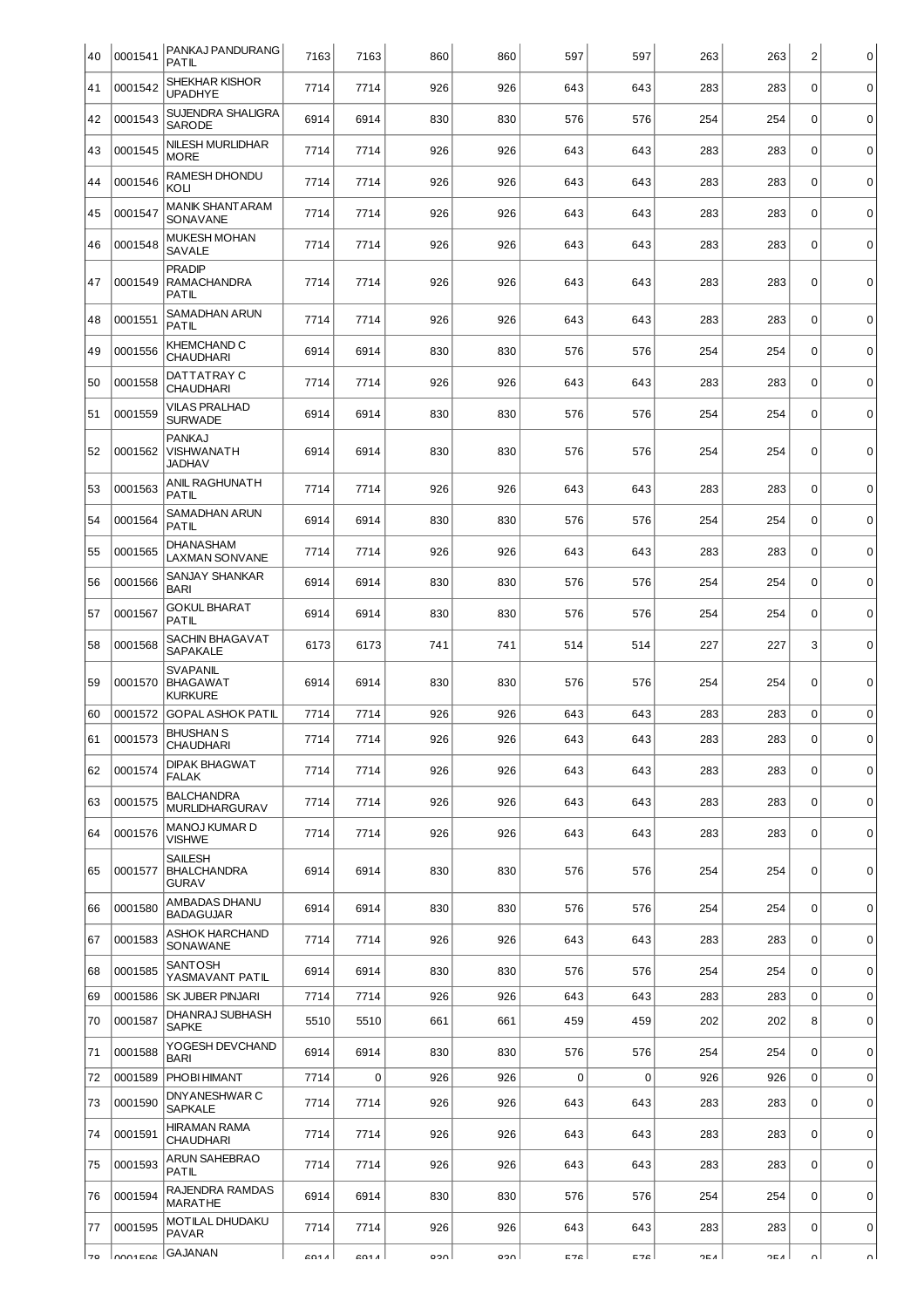| $\sqrt{0}$ | <b>Innntaao</b> | RANGNATH PATIL                            | <b>DAT4</b> | <b>DAT4</b> | OJU | oou | 01C         | 010            | 4⊂∠ | 254 | U              | U           |
|------------|-----------------|-------------------------------------------|-------------|-------------|-----|-----|-------------|----------------|-----|-----|----------------|-------------|
| 79         | 0001599         | <b>MILIND BHASKAR</b><br><b>CHAUDHARI</b> | 7714        | 7714        | 926 | 926 | 643         | 643            | 283 | 283 | $\Omega$       | $\mathbf 0$ |
| 80         | 0001600         | <b>JIT ENDRA</b><br><b>SURYAVANSHI</b>    | 6888        | 6888        | 827 | 827 | 574         | 574            | 253 | 253 | 3              | $\mathbf 0$ |
| 81         | 0001601         | <b>ADHAR RAMDAS</b><br><b>BAVISKAR</b>    | 7714        | 7714        | 926 | 926 | 643         | 643            | 283 | 283 | $\mathbf 0$    | $\mathbf 0$ |
| 82         | 0001602         | <b>GANESH PRAHLAD</b><br><b>PATIL</b>     | 6914        | 6914        | 830 | 830 | 576         | 576            | 254 | 254 | $\mathbf 0$    | $\mathbf 0$ |
| 83         | 0001603         | RATILAL ZENDU<br>TAYADE                   | 7714        | 7714        | 926 | 926 | 643         | 643            | 283 | 283 | $\mathbf 0$    | $\mathbf 0$ |
| 84         | 0001604         | KAILAS SITARAM<br>KOLI                    | 6914        | 6914        | 830 | 830 | 576         | 576            | 254 | 254 | $\mathbf 0$    | 0           |
| 85         | 0001605         | <b>HEMANT S WARKE</b>                     | 6914        | 6914        | 830 | 830 | 576         | 576            | 254 | 254 | $\mathbf 0$    | $\mathbf 0$ |
| 86         | 0001607         | JITENDRA B RAJPUT                         | 6914        | 6914        | 830 | 830 | 576         | 576            | 254 | 254 | $\Omega$       | 0           |
| 87         | 0001608         | SK TEHSEEN IQABAL<br>KHATIK               | 7714        | 7714        | 926 | 926 | 643         | 643            | 283 | 283 | $\Omega$       | $\mathbf 0$ |
| 88         | 0001609         | <b>DIPAK KAPURCHAND</b><br><b>SHARMA</b>  | 7714        | 7714        | 926 | 926 | 643         | 643            | 283 | 283 | $\mathbf 0$    | 0           |
| 89         | 0001610         | NASHIRSHAH<br>KALUSHAH FAKIR              | 7714        | 7714        | 926 | 926 | 643         | 643            | 283 | 283 | $\mathbf 0$    | $\mathbf 0$ |
| 90         | 0001611         | RAJMAL RAMLAL<br><b>SHAHAPURE</b>         | 7714        | 7714        | 926 | 926 | 643         | 643            | 283 | 283 | $\Omega$       | $\mathbf 0$ |
| 91         | 0001613         | <b>JITENDRA PRAHLAD</b><br><b>SONAR</b>   | 7714        | 7714        | 926 | 926 | 643         | 643            | 283 | 283 | $\mathbf 0$    | $\mathbf 0$ |
| 92         | 0001614         | CHANDRAKANT<br><b>ASHOK PATIL</b>         | 7714        | 7714        | 926 | 926 | 643         | 643            | 283 | 283 | $\mathbf 0$    | $\mathbf 0$ |
| 93         | 0001616         | KHALILUDDIN J<br><b>SHAIKH</b>            | 7714        | 7714        | 926 | 926 | 643         | 643            | 283 | 283 | $\mathbf 0$    | $\mathbf 0$ |
| 94         | 0001617         | TULSHIRAM VISHNU<br><b>TAVDE</b>          | 7714        | $\mathbf 0$ | 926 | 926 | $\mathbf 0$ | $\mathbf 0$    | 926 | 926 | $\mathbf 0$    | $\mathbf 0$ |
| 95         | 0001618         | DIGAMBAR<br>PRABHAKAR BARI                | 7714        | 7714        | 926 | 926 | 643         | 643            | 283 | 283 | $\mathbf 0$    | $\mathbf 0$ |
| 96         | 0001619         | <b>HARISH ASHOK NALE</b>                  | 6914        | 6914        | 830 | 830 | 576         | 576            | 254 | 254 | $\mathbf 0$    | $\mathbf 0$ |
| 97         | 0001620         | SANJAY DEVIDAS<br><b>DHANGAR</b>          | 6914        | 6914        | 830 | 830 | 576         | 576            | 254 | 254 | $\mathbf 0$    | $\mathbf 0$ |
| 98         | 0001621         | SUNIL PANDURANG<br>LAD                    | 7714        | 7714        | 926 | 926 | 643         | 643            | 283 | 283 | $\mathbf 0$    | $\mathbf 0$ |
| 99         | 0001622         | PRAMOD DEVIDAS<br><b>GHUGE</b>            | 6914        | 6914        | 830 | 830 | 576         | 576            | 254 | 254 | $\mathbf 0$    | $\mathbf 0$ |
| 100        | 0001624         | KRISHNA DAMODAR<br>PATIL                  | 6914        | 6914        | 830 | 830 | 576         | 576            | 254 | 254 | 0              | 0           |
|            | 101 0001627     | PRADEEP LAXMAN<br><b>PATIL</b>            | 7714        | 7714        | 926 | 926 | 643         | 643            | 283 | 283 | 0              | 0           |
|            | 102 0001631     | NIT IN RAMLAL<br><b>BHAVSAR</b>           | 7714        | 7714        | 926 | 926 | 643         | 643            | 283 | 283 | $\mathbf 0$    | 0           |
|            | 103 0001632     | PI VATROVEL EM<br>PERUMAL                 | 7714        | 7714        | 926 | 926 | 643         | 643            | 283 | 283 | $\mathbf 0$    | $\mathbf 0$ |
|            | 104 0001634     | SHIVAJI GIRDHAR<br><b>GHODESWAR</b>       | 7714        | $\mathbf 0$ | 926 | 926 | $\mathbf 0$ | $\mathbf 0$    | 926 | 926 | $\mathbf 0$    | $\mathbf 0$ |
|            | 105 0001635     | ARIF JAVID SHAIKH                         | 6914        | 6914        | 830 | 830 | 576         | 576            | 254 | 254 | $\mathbf 0$    | $\mathbf 0$ |
|            | 106 0001636     | VISHAL VINOD<br>MAHAJAN                   | 6420        | 6420        | 770 | 770 | 535         | 535            | 235 | 235 | $\overline{c}$ | $\mathbf 0$ |
|            | 107 0001637     | ANKUSH<br>RAGHUNATH KOLI                  | 7714        | 7714        | 926 | 926 | 643         | 643            | 283 | 283 | $\mathbf 0$    | $\mathbf 0$ |
|            | 108 0001638     | <b>GANESH J</b><br>NANNAWARE              | 7714        | 7714        | 926 | 926 | 643         | 643            | 283 | 283 | 0              | $\mathbf 0$ |
| 109        | 0001642         | <b>VILAS D KOLI</b>                       | 7714        | 7714        | 926 | 926 | 643         | 643            | 283 | 283 | $\pmb{0}$      | $\mathbf 0$ |
| 110        | 0001644         | ANIL LAXMAN KOLI <br>SANTOSH ARJUN        | 7714        | 7714        | 926 | 926 | 643         | 643            | 283 | 283 | $\mathbf 0$    | $\mathbf 0$ |
|            | 111 0001645     | KOLI                                      | 7714        | 7714        | 926 | 926 | 643         | 643            | 283 | 283 | $\mathbf 0$    | $\mathbf 0$ |
| 112        | 0001667         | <b>MOHD AABID</b>                         | 7714        | 7714        | 926 | 926 | 643         | 643            | 283 | 283 | $\mathbf 0$    | $\mathbf 0$ |
|            | 113 0001668     | VIJAY SHRIRAM<br>VARDE                    | 7714        | 7714        | 926 | 926 | 643         | 643            | 283 | 283 | 0              | $\mathbf 0$ |
|            | 114 0001670     | SANJAY KUMAR                              | 5857        | 5857        | 703 | 703 | 488         | 488            | 215 | 215 | 3              | $\mathbf 0$ |
|            | 115 0001675     | MOHD NAZIM AB<br>LATEF                    | 7714        | 7714        | 926 | 926 | 643         | 643            | 283 | 283 | $\mathbf 0$    | $\mathbf 0$ |
|            | 116 0001678     | <b>GANESH VISHANU</b><br>CHAUDHARY        | 7714        | 7714        | 926 | 926 | 643         | 643            | 283 | 283 | $\mathbf 0$    | 0           |
|            | 117 0001680     | AVINASH TUKARAM<br><b>SONVANE</b>         | 7714        | 7714        | 926 | 926 | 643         | 643            | 283 | 283 | $\mathbf 0$    | $\pmb{0}$   |
|            | 118 0001681     | RAJENDRA S<br>SONAWANE                    | 7714        | 7714        | 926 | 926 | 643         | 643            | 283 | 283 | $\mathbf 0$    | $\mathbf 0$ |
|            | 119 0001682     | SURESH VITHTHAL<br>BARI                   | 7714        | 7714        | 926 | 926 | 643         | 643            | 283 | 283 | $\mathbf 0$    | $\mathbf 0$ |
|            | روء مممل معدا   | ANANDA BHAGWAN                            | 771A        | 771 A I     | ດາຂ | nor | 0.12        | C <sub>A</sub> | າ໑າ | כסר | nΙ             | nΙ          |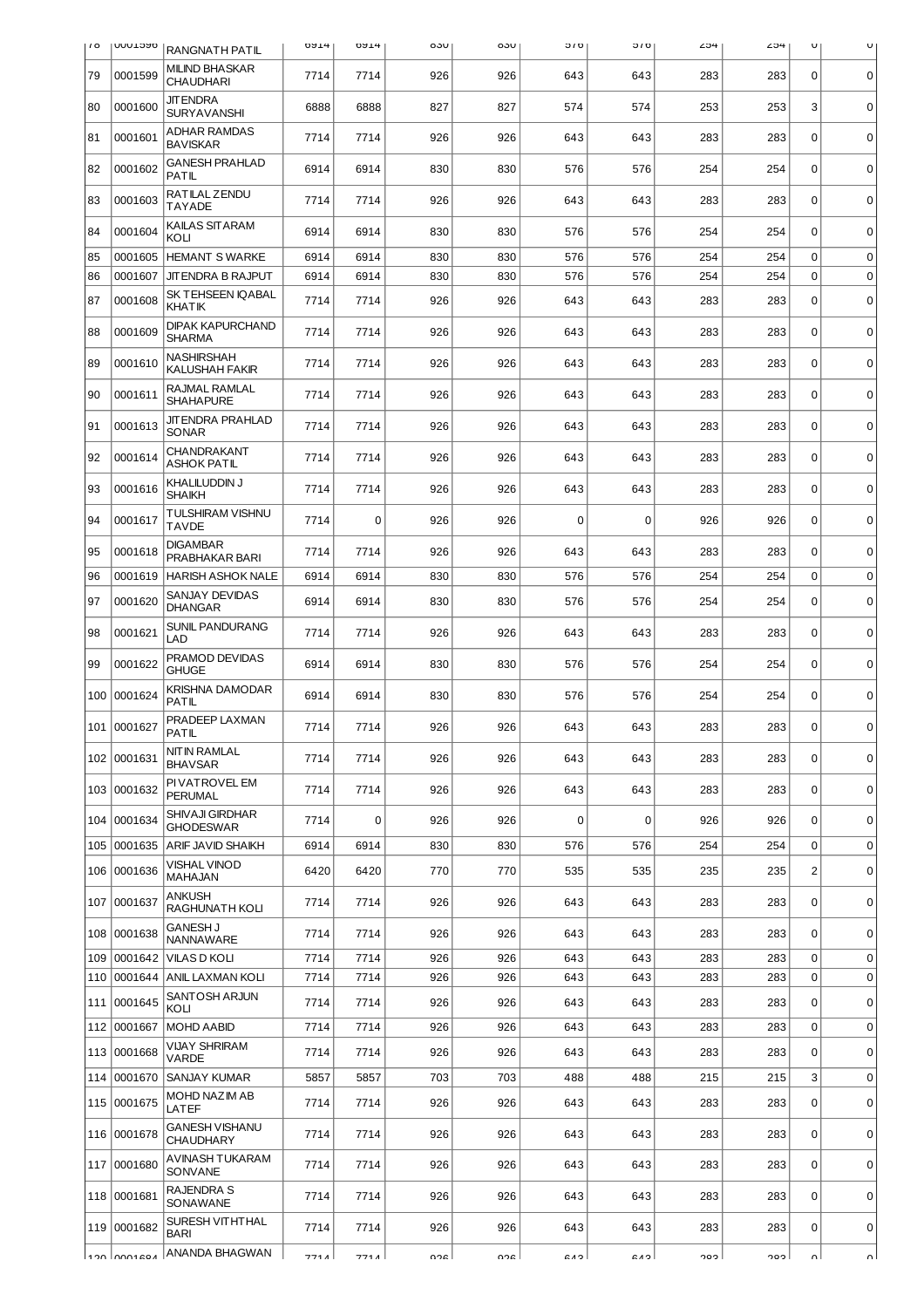|     | <b>TYA I ANNI DOH</b> | PATIL                                         | 1114 | 1114 | ס∠פ  | ס∠פ  | 043 | 043 | 203 | دە∠ | U              | U           |
|-----|-----------------------|-----------------------------------------------|------|------|------|------|-----|-----|-----|-----|----------------|-------------|
| 121 | 0001685               | <b>SURESH DILIP KOLI</b>                      | 6914 | 6914 | 830  | 830  | 576 | 576 | 254 | 254 | $\Omega$       | 0           |
| 122 | 0001686               | DYANESHWAR TADE                               | 6914 | 6914 | 830  | 830  | 576 | 576 | 254 | 254 | $\Omega$       | $\Omega$    |
| 123 | 0001687               | ICHCHHARAM<br><b>VITHTHAL BARI</b>            | 7714 | 7714 | 926  | 926  | 643 | 643 | 283 | 283 | $\mathbf 0$    | $\mathbf 0$ |
| 124 | 0001688               | SAMADHAN SUMPDH<br><b>BUGALE</b>              | 6914 | 6914 | 830  | 830  | 576 | 576 | 254 | 254 | $\Omega$       | $\Omega$    |
| 125 | 0001690               | RATILAL G SUKHADE                             | 7714 | 7714 | 926  | 926  | 643 | 643 | 283 | 283 | 0              | 0           |
| 126 | 0001691               | <b>KAILAS BORSE</b>                           | 7714 | 7714 | 926  | 926  | 643 | 643 | 283 | 283 | $\Omega$       | 0           |
| 127 | 0001692               | <b>IMR.BADRINATH</b>                          | 7714 | 7714 | 926  | 926  | 643 | 643 | 283 | 283 | 0              | 0           |
| 128 | 0001693               | <b>BHIKA BADGUJAR</b>                         | 7714 | 7714 | 926  | 926  | 643 | 643 | 283 | 283 | $\Omega$       | 0           |
| 129 | 0001694               | SACHIN LOKHANDE                               | 6914 | 6914 | 830  | 830  | 576 | 576 | 254 | 254 | $\Omega$       | $\mathbf 0$ |
| 130 | 0001695               | PRASHANT JOSHI                                | 7714 | 7714 | 926  | 926  | 643 | 643 | 283 | 283 | $\Omega$       | 0           |
| 131 | 0001697               | RAVINDRA CHAVAN                               | 7714 | 7714 | 926  | 926  | 643 | 643 | 283 | 283 | $\mathbf 0$    | 0           |
| 132 | 0001698               | <b>GANESH GAUT AM</b><br><b>SURWADE</b>       | 7714 | 7714 | 926  | 926  | 643 | 643 | 283 | 283 | $\Omega$       | 0           |
| 133 | 0001701               | <b>VIJAY CHAUDHARI</b>                        | 6914 | 6914 | 830  | 830  | 576 | 576 | 254 | 254 | $\mathbf 0$    | $\mathbf 0$ |
| 134 | 0001702               | <b>SANTOSH THAKUR</b>                         | 7714 | 7714 | 926  | 926  | 643 | 643 | 283 | 283 | $\Omega$       | 0           |
| 135 | 0001703               | <b>KIRAN PATIL</b>                            | 7714 | 7714 | 926  | 926  | 643 | 643 | 283 | 283 | $\Omega$       | 0           |
| 136 | 0001704               | RAJU TOPPO                                    | 5688 | 5688 | 683  | 683  | 474 | 474 | 209 | 209 | 8              | 0           |
| 137 | 0001706               | <b>RAMKRISHNA</b><br><b>SHRIRAM CHAUDH</b>    | 7714 | 7714 | 926  | 926  | 643 | 643 | 283 | 283 | $\Omega$       | $\mathbf 0$ |
| 138 | 0001707               | ANIL BABURAV<br><b>CHAUDHARI</b>              | 7714 | 7714 | 926  | 926  | 643 | 643 | 283 | 283 | $\Omega$       | 0           |
| 139 | 0001710               | PRAYAG KAPOTA                                 | 7714 | 7714 | 926  | 926  | 643 | 643 | 283 | 283 | $\mathbf 0$    | $\mathbf 0$ |
| 140 | 0001715               | <b>DHARMENDER</b><br><b>KUMAR</b>             | 5389 | 5389 | 647  | 647  | 449 | 449 | 198 | 198 | 5              | 0           |
| 141 | 0001716               | <b>GANGADHAR GOPE</b>                         | 5389 | 5389 | 647  | 647  | 449 | 449 | 198 | 198 | 5              | 0           |
| 142 | 0001719               | JAY TANAKU<br><b>CHAUDHARI</b>                | 6914 | 6914 | 830  | 830  | 576 | 576 | 254 | 254 | $\Omega$       | $\Omega$    |
| 143 | 0001734               | ARJUN LAXMAN KOLI                             | 6914 | 6914 | 830  | 830  | 576 | 576 | 254 | 254 | $\mathbf 0$    | $\Omega$    |
|     | 144 0001740           | <b>RAVINDRA</b><br><b>PRALHADRAO</b><br>KATKA | 7714 | 7714 | 926  | 926  | 643 | 643 | 283 | 283 | 0              | $\Omega$    |
| 145 | 0001743               | VILAS UTTAM<br><b>JADHAV</b>                  | 6888 | 6888 | 827  | 827  | 574 | 574 | 253 | 253 | 3              | $\Omega$    |
| 146 | 0001753               | <b>HEMANT RAMESH</b><br><b>TAMBAT</b>         | 7714 | 7714 | 926  | 926  | 643 | 643 | 283 | 283 | 0              | 0           |
| 147 | 0001756               | <b>SHANKAR SINGH</b>                          | 5623 | 5623 | 675  | 675  | 468 | 468 | 207 | 207 | $\overline{4}$ | 0           |
|     | 148 0001757           | <b>BORNARE GIRISH</b><br>DATTATRAY            | 7714 | 7714 | 926  | 926  | 643 | 643 | 283 | 283 | 0              | $\mathbf 0$ |
|     |                       | 149 0001759 DEVENDRA                          | 5857 | 5857 | 703  | 703  | 488 | 488 | 215 | 215 | 3              | 0           |
| 150 | 0001760               | <b>DINKAR KUMAR SEN</b>                       | 7963 | 7963 | 956  | 956  | 663 | 663 | 293 | 293 | 0              | $\mathbf 0$ |
| 151 | 0001761               | <b>SHAMBHU SINGH</b>                          | 7963 | 7963 | 956  | 956  | 663 | 663 | 293 | 293 | 0              | $\mathbf 0$ |
| 152 | 0001762               | <b>ANIL</b>                                   | 7963 | 7963 | 956  | 956  | 663 | 663 | 293 | 293 | 0              | $\mathbf 0$ |
| 153 |                       | 0001763 ASHOK PASWAN                          | 7963 | 7963 | 956  | 956  | 663 | 663 | 293 | 293 | 0              | $\mathbf 0$ |
| 154 | 0001765               | CHHOTU KUMAR                                  | 7963 | 7963 | 956  | 956  | 663 | 663 | 293 | 293 | 0              | 0           |
| 155 | 0001767               | KANHAIYA KUMAR                                | 6560 | 6560 | 787  | 787  | 546 | 546 | 241 | 241 | 0              | 0           |
| 156 | 0001768               | <b>KAPIL</b>                                  | 7963 | 7963 | 956  | 956  | 663 | 663 | 293 | 293 | 0              | 0           |
| 157 |                       | 0001769   MAHESH CHAND                        | 7963 | 7963 | 956  | 956  | 663 | 663 | 293 | 293 | 0              | $\mathbf 0$ |
| 158 | 0001770               | <b>MD SALAHDDIN</b><br>ANSARI                 | 6560 | 6560 | 787  | 787  | 546 | 546 | 241 | 241 | 0              | 0           |
| 159 | 0001771               | NARAYAN                                       | 6560 | 6560 | 787  | 787  | 546 | 546 | 241 | 241 | 0              | 0           |
| 160 | 0001773               | <b>RAMESH KUMAR</b>                           | 7963 | 7963 | 956  | 956  | 663 | 663 | 293 | 293 | 0              | $\mathbf 0$ |
| 161 | 0001774               | SATYA NARAIN<br><b>SINGH</b>                  | 7963 | 7963 | 956  | 956  | 663 | 663 | 293 | 293 | 0              | $\mathbf 0$ |
| 162 | 0001775               | <b>SHIV KUMAR</b>                             | 6560 | 6560 | 787  | 787  | 546 | 546 | 241 | 241 | $\mathbf 0$    | 0           |
| 163 | 0001776               | <b>SURESH KUMAR</b>                           | 8675 | 8675 | 1041 | 1041 | 723 | 723 | 318 | 318 | 0              | 0           |
| 164 | 0001777               | <b>SURESH KUMAR</b>                           | 6560 | 6560 | 787  | 787  | 546 | 546 | 241 | 241 | 0              | 0           |
| 165 | 0001778               | MOOL CHAND                                    | 6560 | 6560 | 787  | 787  | 546 | 546 | 241 | 241 | 0              | 0           |
| 166 | 0001779               | <b>KAILASH SINGH</b>                          | 7963 | 7963 | 956  | 956  | 663 | 663 | 293 | 293 | $\mathbf 0$    | $\mathbf 0$ |
| 167 | 0001780               | RAMAN KUMAR                                   | 6560 | 6560 | 787  | 787  | 546 | 546 | 241 | 241 | $\mathbf 0$    | $\mathbf 0$ |
| 168 | 0001781               | <b>UDAY KUMAR SINGH</b>                       | 7963 | 7963 | 956  | 956  | 663 | 663 | 293 | 293 | $\mathbf 0$    | $\mathbf 0$ |
| 169 | 0001783               | YOGESH KUMAR                                  | 7963 | 7963 | 956  | 956  | 663 | 663 | 293 | 293 | $\mathbf 0$    | $\mathbf 0$ |
| 170 | 0001784               | HIRA                                          | 7963 | 7963 | 956  | 956  | 663 | 663 | 293 | 293 | 0              | 0           |
| 171 | 0001785               | ANANDI SINGH                                  | 7963 | 7963 | 956  | 956  | 663 | 663 | 293 | 293 | 0              | $\mathbf 0$ |
| 172 | 0001786               | OM PARKASH                                    | 6560 | 6560 | 787  | 787  | 546 | 546 | 241 | 241 | 0              | $\mathbf 0$ |
| 173 | 0001787               | <b>BHERO</b>                                  | 6560 | 6560 | 787  | 787  | 546 | 546 | 241 | 241 | 0              | $\mathbf 0$ |
| 174 | 0001788               | <b>RAJPAL</b>                                 | 7963 | 7963 | 956  | 956  | 663 | 663 | 293 | 293 | 0              | 0           |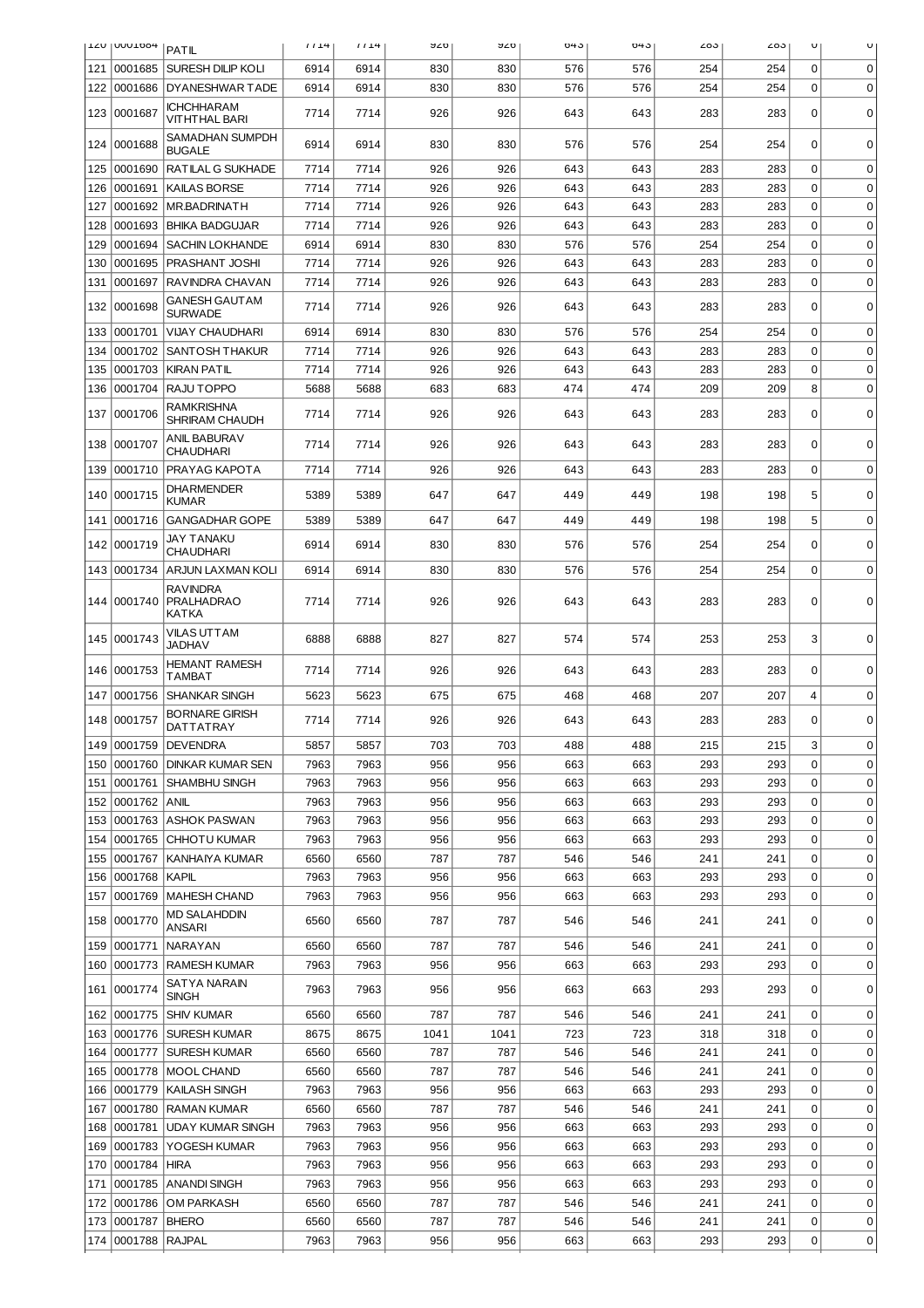| 175        |                    | 0001789  LAXMAN SINGH                      | 6560         | 6560         | 787        | 787        | 546        | 546        | 241        | 241        | 0           | 0                          |
|------------|--------------------|--------------------------------------------|--------------|--------------|------------|------------|------------|------------|------------|------------|-------------|----------------------------|
| 176        | 0001790            | <b>NARAYAN SINGH</b>                       | 7963         | 7963         | 956        | 956        | 663        | 663        | 293        | 293        | 0           | $\mathbf 0$                |
| 177        | 0001791            | KANHAIYA KUMAR                             | 7963         | 7963         | 956        | 956        | 663        | 663        | 293        | 293        | 0           | 0                          |
| 178        | 0001793            | <b>PAWAN KUMAR</b>                         | 6560         | 6560         | 787        | 787        | 546        | 546        | 241        | 241        | 0           | 0                          |
| 179        | 0001794            | <b>DEEPAK KUMAR</b>                        | 7963         | 7963         | 956        | 956        | 663        | 663        | 293        | 293        | 0           | 0                          |
| 180        | 0001795            | PAWAN KUMAR                                | 7963         | 7963         | 956        | 956        | 663        | 663        | 293        | 293        | $\mathbf 0$ | $\mathbf 0$                |
| 181        | 0001796            | <b>SUDHIR</b>                              | 6560         | 6560         | 787        | 787        | 546        | 546        | 241        | 241        | $\mathbf 0$ | $\mathbf 0$                |
| 182        | 0001797            | <b>ABDUL RASHID</b>                        | 8675         | 8675         | 1041       | 1041       | 723        | 723        | 318        | 318        | 0           | $\mathbf 0$                |
| 183        | 0001798            | <b>ARJUN PARSAD</b>                        | 7963         | 7963         | 956        | 956        | 663        | 663        | 293        | 293        | 0           | $\mathbf 0$                |
| 184        | 0001799            | <b>UMESH MANJHI</b>                        | 7963         | 7963         | 956        | 956        | 663        | 663        | 293        | 293        | $\mathbf 0$ | $\mathbf 0$                |
|            |                    | YOGENDER KUMAR                             |              |              |            |            |            |            |            |            |             |                            |
| 185        | 0001800            | <b>SINGH</b>                               | 8675         | 8675         | 1041       | 1041       | 723        | 723        | 318        | 318        | 0           | 0                          |
| 186        | 0001801            | <b>MUKESH SINGH</b>                        | 7963         | 7963         | 956        | 956        | 663        | 663        | 293        | 293        | 0           | $\mathbf 0$                |
| 187        | 0001802            | SANJAY YADAV                               | 6560         | 6560         | 787        | 787        | 546        | 546        | 241        | 241        | 0           | 0                          |
| 188        | 0001803            | <b>BABLU</b>                               | 6560         | 6560         | 787        | 787        | 546        | 546        | 241        | 241        | 0           | 0                          |
| 189        | 0001804            | <b>YOGENDER</b>                            | 6560         | 6560         | 787        | 787        | 546        | 546        | 241        | 241        | 0           | 0                          |
| 190        | 0001805            | <b>SHANKAR SINGH</b>                       | 7963         | 7963         | 956        | 956        | 663        | 663        | 293        | 293        | 0           | 0                          |
| 191        | 0001807            | <b>ASHOK KUMAR</b>                         | 6560         | 6560         | 787        | 787        | 546        | 546        | 241        | 241        | $\mathbf 0$ | 0                          |
| 192        | 0001808            | <b>GOVIND</b>                              | 7963         | 7963         | 956        | 956        | 663        | 663        | 293        | 293        | 0           | 0                          |
| 193        | 0001810            | <b>ANIL</b>                                | 6560         | 6560         | 787        | 787        | 546        | 546        | 241        | 241        | $\pmb{0}$   | $\mathbf 0$                |
| 194        | 0001811            | <b>BIJENDER</b>                            | 6560         | 6560         | 787        | 787        | 546        | 546        | 241        | 241        | 0           | $\mathbf 0$                |
| 195        | 0001812            | PARDEEP KUMAR                              | 7963         | 7963         | 956        | 956        | 663        | 663        | 293        | 293        | 0           | $\mathbf 0$                |
| 196        | 0001813            | <b>GAUTAM KUMAR</b>                        | 7963         | 7963         | 956        | 956        | 663        | 663        | 293        | 293        | 0           | $\mathbf 0$                |
| 197        | 0001814            | <b>VINOD</b>                               | 6560         | 6560         | 787        | 787        | 546        | 546        | 241        | 241        | 0           | $\mathbf 0$                |
| 198        | 0001816            | OM PRAKASH<br><b>PADARIA</b>               | 6560         | 6560         | 787        | 787        | 546        | 546        | 241        | 241        | 0           | $\Omega$                   |
| 199        | 0001817            | CHANDRASHEKHAR<br>KU. SEN                  | 6560         | 6560         | 787        | 787        | 546        | 546        | 241        | 241        | $\mathbf 0$ | 0                          |
| 200        | 0001818            | ANGAD YADAV                                | 8675         | 8675         | 1041       | 1041       | 723        | 723        | 318        | 318        | 0           | $\mathbf 0$                |
| 201        | 0001819            | <b>RAMBIR</b>                              | 6560         | 6560         | 787        | 787        | 546        | 546        | 241        | 241        | 0           | 0                          |
| 202        | 0001821            | <b>RAJESH</b>                              | 6560         | 6560         | 787        | 787        | 546        | 546        | 241        | 241        | 0           | $\mathbf 0$                |
| 203        | 0001822            | SATENDRA SINGH                             | 6560         | 6560         | 787        | 787        | 546        | 546        | 241        | 241        | 0           | $\mathbf 0$                |
| 204        | 0001823            | SUSHIL KANT JHA                            | 6560         | 6560         | 787        | 787        | 546        | 546        | 241        | 241        | 0           | 0                          |
| 205        | 0001824            | <b>JASWANT</b>                             | 6560         | 6560         | 787        | 787        | 546        | 546        | 241        | 241        | 0           | 0                          |
| 206        | 0001825            | <b>RAMESH THAKUR</b>                       | 7963         | 7963         | 956        | 956        | 663        | 663        | 293        | 293        | 0           | 0                          |
| 207        | 0001826            | PAPPU KUMAR RAI                            | 0            | 0            | $\Omega$   | 0          | 0          | $\Omega$   | 0          | 0          | 0           | 0                          |
| 208        | 0001827            | PINTU SINGH                                | 7963         | 7963         | 956        | 956        | 663        | 663        | 293        | 293        | 0           | 0                          |
| 209        | 0001828            | RADHEY SHYAM                               | 6560         | 6560         | 787        | 787        | 546        | 546        | 241        | 241        | $\Omega$    | 0                          |
| 210        |                    | 0001829 SARWAN KUMAR                       | 6560         | 6560         | 787        | 787        | 546        | 546        | 241        | 241        | 0           | 0                          |
| 211        | 0001830            | <b>RAM KUMAR</b>                           | 7963         | 7963         | 956        | 956        | 663        | 663        | 293        | 293        | $\Omega$    | $\mathbf 0$                |
| 212        | 0001831            | PANCHU MANDAL                              | 7963         | 7963         | 956        | 956        | 663        | 663        | 293        | 293        | $\mathbf 0$ | $\mathbf 0$                |
| 213        | 0001832            | <b>GUDDU SINGH</b>                         | 7963         | 7963         | 956        | 956        | 663        | 663        | 293        | 293        | $\mathbf 0$ | $\mathbf 0$                |
| 214        | 0001833            | KAILASH SHARMA                             | 6560         | 6560         | 787        | 787        | 546        | 546        | 241        | 241        | $\mathbf 0$ | $\mathbf 0$                |
| 215        | 0001834            | <b>RAJAN KUMAR</b>                         | 6560         | 6560         | 787        | 787        | 546        | 546        | 241        | 241        | 0           | $\mathbf 0$                |
| 216        | 0001835            | <b>KIRPAL SINGH</b>                        | 7963         | 7963         | 956        | 956        | 663        | 663        | 293        | 293        | 0           | $\mathbf 0$                |
| 217        | 0001836            | <b>BALMAKUND</b>                           | 7963         | 7963         | 956        | 956        | 663        | 663        | 293        | 293        | 0           | $\mathbf 0$                |
| 218        | 0001837            | <b>RAM SINGH</b>                           | 6560         | 6560         | 787        | 787        | 546        | 546        | 241        | 241        | 0           | $\mathbf 0$                |
| 219        | 0001838            | VIJAY PRAKASH<br>PATIL                     | 6914         | 6914         | 830        | 830        | 576        | 576        | 254        | 254        | 0           | 0                          |
| 220        | 0001839            | <b>BHUPENDER</b>                           | 6560         | 6560         | 787        | 787        | 546        | 546        | 241        | 241        | $\Omega$    | $\mathbf 0$                |
| 221        | 0001842            | <b>SITARAM SINGH</b>                       | 7963         | 7963         | 956        | 956        | 663        | 663        | 293        | 293        | $\mathbf 0$ | $\mathbf 0$                |
| 222        | 0001843            | <b>REMENDRA</b>                            | 7963         | 7963         | 956        | 956        | 663        | 663        | 293        | 293        | $\mathbf 0$ | $\mathbf 0$                |
| 223        | 0001844            | <b>GOPAL SONU MALI</b>                     | 7714         | 7714         | 926        | 926        | 643        | 643        | 283        | 283        | $\mathbf 0$ | $\mathbf 0$                |
| 224        | 0001845            | SHASHANK SHEKHAR                           | 6560         | 6560         | 787        | 787        | 546        | 546        | 241        | 241        | $\mathbf 0$ | $\mathbf 0$                |
| 225        | 0001846            | JITENDRA PRASAD                            | 6560         | 6560         | 787        | 787        | 546        | 546        | 241        | 241        | 0           | 0                          |
|            |                    | <b>GUPTA</b>                               |              |              |            |            |            |            |            |            |             |                            |
| 226        | 0001847            | <b>SHYAM SUNDER</b>                        | 7963         | 7963         | 956        | 956        | 663        | 663        | 293        | 293        | 0           | 0                          |
| 227        | 0001848            | MANOJ SINGH                                | 6560         | 6560         | 787        | 787        | 546        | 546        | 241        | 241        | $\Omega$    | $\mathbf 0$                |
| 228<br>229 | 0001850<br>0001851 | <b>BHAGWAN GAJBHIYE</b><br>SHAIKH MUKHT AR | 7714<br>6420 | 7714<br>6420 | 926<br>770 | 926<br>770 | 643<br>535 | 643<br>535 | 283<br>235 | 283<br>235 | 0<br>2      | $\mathbf 0$<br>$\mathbf 0$ |
| 230        | 0001852            | SHAIKH KAD<br><b>ANIL MANDAL</b>           | 6560         | 6560         | 787        | 787        | 546        | 546        | 241        | 241        | $\mathbf 0$ | $\mathbf 0$                |
| 231        | 0001853            | <b>BIRENDRA MANDAL</b>                     | 6560         | 6560         | 787        | 787        | 546        | 546        | 241        | 241        | 0           | $\mathbf 0$                |
| 232        | 0001854            | <b>MANOJ</b>                               | 7963         | 7963         | 956        | 956        | 663        | 663        | 293        | 293        | 0           | $\mathbf 0$                |
| 233        | 0001861            | GAJANAN<br>SHANT ARAM PATIL                | 7714         | 7714         | 926        | 926        | 643        | 643        | 283        | 283        | 0           | $\mathbf 0$                |
|            | captonnal recl     | <b>KHAN ARSHAD</b>                         | 771 A        | 771A         | ດາຂ        | nac        | C A        | C A        | כסר        | כסר        | n١          | nΙ                         |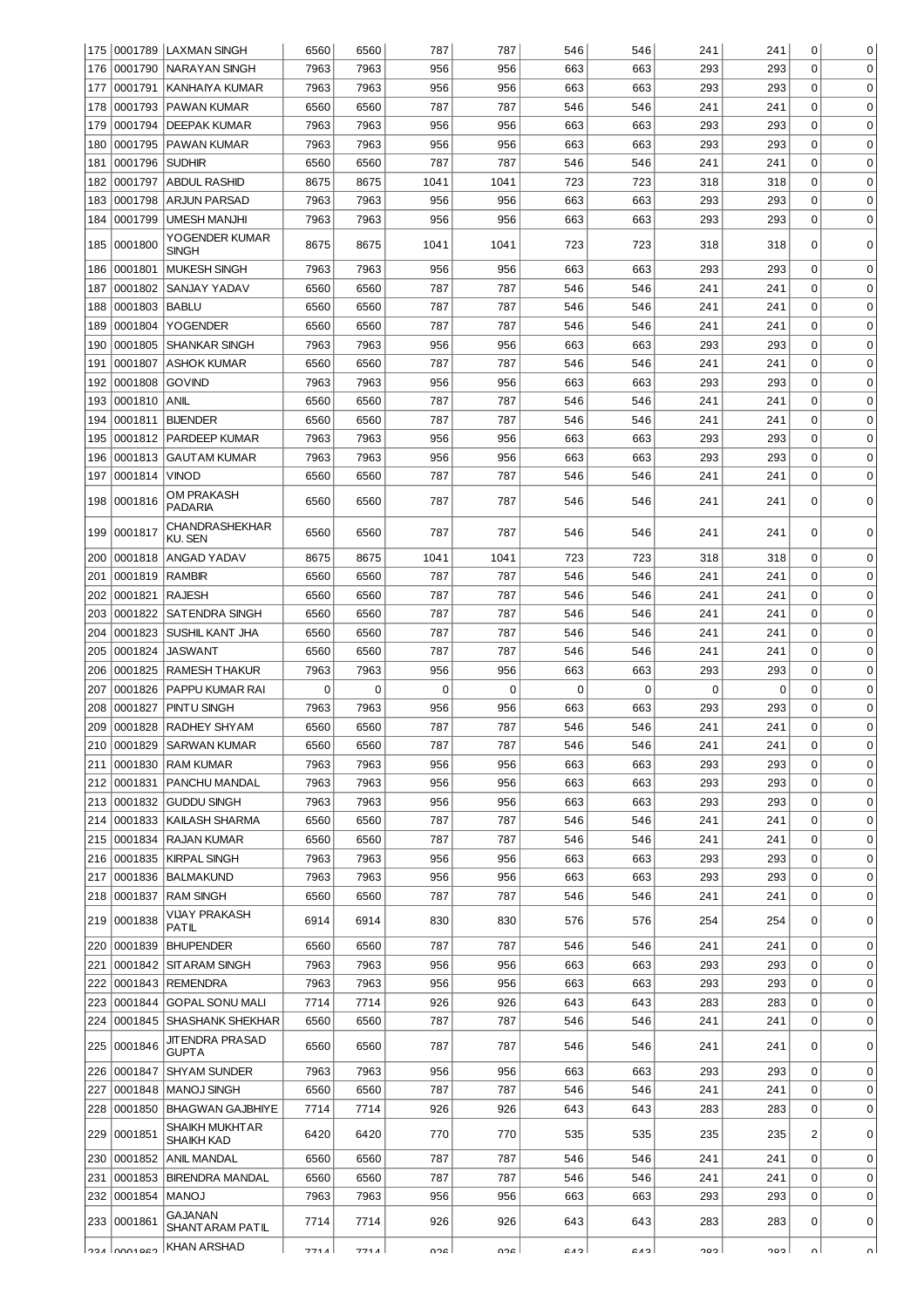|     | L <sub>294</sub>  UUU1002   AFZAL |                                           | 1114         | 1114         | ס∠פ         | ס∠פ        | 043         | 04 J        | 203         | دە∠         | U                | U                          |
|-----|-----------------------------------|-------------------------------------------|--------------|--------------|-------------|------------|-------------|-------------|-------------|-------------|------------------|----------------------------|
| 235 | 0001863                           | SANDEEP SUBHASH<br><b>CHAUDHARI</b>       | 6914         | 6914         | 830         | 830        | 576         | 576         | 254         | 254         | 0                | 0                          |
| 236 | 0001866                           | <b>RATAN ROY</b>                          | 7963         | 7963         | 956         | 956        | 663         | 663         | 293         | 293         | $\mathbf 0$      | $\mathbf 0$                |
| 237 | 0001867                           | <b>SALMAN KHAN</b><br><b>MUKHTAR KHAN</b> | 6420         | 6420         | 770         | 770        | 535         | 535         | 235         | 235         | $\overline{c}$   | $\Omega$                   |
| 238 | 0001868                           | SHARAD HIMMAT<br><b>PATIL</b>             | 4445         | 4445         | 533         | 533        | 370         | 370         | 163         | 163         | 10               | 0                          |
| 239 | 0001869                           | <b>GAIKWAD JAGDISH</b><br><b>MANOHAR</b>  | 6914         | 6914         | 830         | 830        | 576         | 576         | 254         | 254         | $\Omega$         | $\mathbf 0$                |
| 240 | 0001871                           | CHHOTU TIGGA                              | 6326         | 6326         | 759         | 759        | 527         | 527         | 232         | 232         | $\mathbf{1}$     | $\mathbf 0$                |
| 241 | 0001873                           | SUNIL GOPE                                | 3514         | 3514         | 422         | 422        | 293         | 293         | 129         | 129         | 13               | $\mathbf 0$                |
| 242 | 0001875                           | <b>SHAIKH SHABBIR</b><br>SHAUKAT HU       | 5926         | 5926         | 711         | 711        | 494         | 494         | 217         | 217         | 4                | $\mathbf 0$                |
|     | 243 0001878                       | YOGESH DAGADU<br><b>KUMBHAR</b>           | 6914         | 6914         | 830         | 830        | 576         | 576         | 254         | 254         | $\mathbf 0$      | $\mathbf 0$                |
| 244 | 0001881                           | <b>GOPAL MURLIDHAR</b><br>SONAWANE        | 494          | 494          | 59          | 59         | 41          | 41          | 18          | 18          | 26               | $\mathbf 0$                |
| 245 | 0001882                           | <b>BHAGWAN PANDIT</b><br>KOLI             | 7714         | 7714         | 926         | 926        | 643         | 643         | 283         | 283         | 0                | $\mathbf 0$                |
|     | 246 0001883                       | ANAND JAYPRAKASH<br><b>BAGUL</b>          | 7714         | 7714         | 926         | 926        | 643         | 643         | 283         | 283         | 0                | 0                          |
| 247 | 0001884                           | NANDARAJ PRAKASH<br><b>MALI</b>           | 7714         | 7714         | 926         | 926        | 643         | 643         | 283         | 283         | $\mathbf 0$      | $\mathbf 0$                |
| 248 | 0001885                           | AMIN RAZA A<br><b>SATTAR</b>              | 6914         | 6914         | 830         | 830        | 576         | 576         | 254         | 254         | 0                | $\mathbf 0$                |
| 249 | 0001887                           | YOGESH PRALHAD<br><b>DHANGER</b>          | 3951         | 3951         | 474         | 474        | 329         | 329         | 145         | 145         | 12               | $\mathbf 0$                |
| 250 | 0001888                           | <b>ABHIJIT S. POL</b>                     | 7714         | 7714         | 926         | 926        | 643         | 643         | 283         | 283         | $\boldsymbol{0}$ | $\mathbf 0$                |
| 251 | 0001889                           | <b>MOHAN SHRIRAM</b><br>KOLI              | 6914         | 6914         | 830         | 830        | 576         | 576         | 254         | 254         | 0                | 0                          |
| 252 | 0001891                           | <b>GANESH UTTAM</b><br><b>PATIL</b>       | 6914         | 6914         | 830         | 830        | 576         | 576         | 254         | 254         | $\mathbf 0$      | $\mathbf 0$                |
| 253 | 0001892                           | KUNAL KIRAN TALELE                        | 7714         | 7714         | 926         | 926        | 643         | 643         | 283         | 283         | 0                | $\mathbf 0$                |
| 254 | 0001893                           | <b>RAJIV KUMAR</b>                        | 6560         | 6560         | 787         | 787        | 546         | 546         | 241         | 241         | 0                | $\mathbf 0$                |
| 255 | 0001894                           | <b>SUBHASH KUMAR</b>                      | 6560         | 6560         | 787         | 787        | 546         | 546         | 241         | 241         | $\boldsymbol{0}$ | $\mathbf 0$                |
| 256 | 0001895                           | PRASHANTA KR<br><b>MEHATA</b>             | 6560         | 6560         | 787         | 787        | 546         | 546         | 241         | 241         | $\Omega$         | $\mathbf 0$                |
| 257 | 0001896                           | <b>RAMAKANT</b>                           | 0            | $\mathbf 0$  | $\mathbf 0$ | 0          | 0           | $\Omega$    | $\mathbf 0$ | $\mathbf 0$ | 28               | 0                          |
| 258 | 0002031                           | <b>SHAN BABU</b>                          | 6825         | 6825         | 819         | 819        | 569         | 569         | 250         | 250         | 4                | 0                          |
| 259 | 0002032                           | <b>MANOJ KARWA</b>                        | 0            | $\mathbf 0$  | $\mathbf 0$ | 0          | 0           | $\mathbf 0$ | 0           | 0           | 28               | 0                          |
| 260 | 0002036                           | MANTU MANJHI                              | 7963         | 7963         | 956         | 956        | 663         | 663         | 293         | 293         | 0                | $\mathbf 0$                |
|     | 261 0002037                       | SUNIL KRUSHNA<br><b>SAPKALE</b><br>AMOL   | 3704         | 3704         | 444         | 444        | 309         | 309         | 135         | 135         | 13               | $\mathbf 0$                |
|     | 262 0002038                       | CHANDRAMANI<br><b>TAYADE</b>              | 7714         | 7714         | 926         | 926        | 643         | 643         | 283         | 283         | $\mathbf 0$      | $\mathbf 0$                |
| 263 | 0002039                           | LALIT VASANT WANI                         | 6914         | 6914         | 830         | 830        | 576         | 576         | 254         | 254         | 0                | $\mathbf 0$                |
| 264 | 0002040                           | <b>MUNENDRA</b>                           | 6560         | 6560         | 787         | 787        | 546         | 546         | 241         | 241         | 0                | $\mathbf 0$                |
| 265 | 0002041                           | SAURABH SINGH<br>YADAV                    | 6560         | 6560         | 787         | 787        | 546         | 546         | 241         | 241         | 0                | $\mathbf 0$                |
| 266 | 0002043                           | <b>BRIJESH GUPTA</b>                      | 0            | 0            | 0           | 0          | 0           | 0           | 0           | 0           | 28               | 0                          |
| 267 | 0002044                           | <b>AJAY SINGH</b>                         | 6560         | 6560         | 787         | 787        | 546         | 546         | 241         | 241         | $\mathbf 0$      | $\mathbf 0$                |
|     | 268 0002049                       | <b>AHIRE RAMKRUSHNA</b><br><b>RAJARAM</b> | 7714         | 7714         | 926         | 926        | 643         | 643         | 283         | 283         | $\Omega$         | $\mathbf 0$                |
| 269 | 0002051                           | SAGAR GOKUL PATIL                         | 6914         | 6914         | 830         | 830        | 576         | 576         | 254         | 254         | 0                | $\mathbf 0$                |
| 270 | 0002061                           | <b>JITENDRA KUMAR</b>                     | 6541         | 6541         | 785         | 785        | 545         | 545         | 240         | 240         | 5                | 0                          |
| 271 | 0002063                           | PATIL SHRIKANT<br><b>DAGDU</b>            | 0            | 0            | 0           | 0          | $\mathbf 0$ | 0           | 0           | 0           | 0                | $\mathbf 0$                |
| 272 | 0002064                           | <b>JIT ENDRA</b><br>NANDKISHOR MALI       | 3857         | 3857         | 463         | 463        | 321         | 321         | 142         | 142         | 14               | $\mathbf 0$                |
|     | 273 0002065                       | SANTOSH YUVRAJ<br>ABHIMAN                 | 7439         | 7439         | 893         | 893        | 620         | 620         | 273         | 273         | 1                | $\mathbf 0$                |
| 274 | 0002066                           | MAHENDRA BAGUL                            | 7439         | 7439         | 893         | 893        | 620         | 620         | 273         | 273         | 1                | $\mathbf 0$                |
| 275 | 0002067<br>276 0002068            | <b>MANGESH SONAR</b><br>VINAYAK ASHOK     | 6337<br>7714 | 6337<br>7714 | 760<br>926  | 760<br>926 | 528<br>643  | 528<br>643  | 232<br>283  | 232<br>283  | 5<br>0           | $\mathbf 0$<br>$\mathbf 0$ |
| 277 | 0002069                           | KADAM<br>NIT IN KASHINATH                 | 7714         | 7714         | 926         | 926        | 643         | 643         | 283         | 283         | $\mathbf 0$      | $\mathbf 0$                |
|     | 278 0002070                       | <b>JAWALE</b><br>SAHEBRAO                 | 7714         | 7714         | 926         | 926        | 643         | 643         | 283         | 283         | 0                | $\mathbf 0$                |
| 279 | 0002071                           | YASHWANT BAVISKA<br>KUNAL VIJAY           | 7714         | 7714         | 926         | 926        | 643         | 643         | 283         | 283         | 0                | 0                          |
|     | l don Innnanze                    | <b>RACHARALA</b><br>LATESH DNYANDEO       | 011          | 011          | uco         | oonl       | <b>576</b>  | <b>576</b>  | つにん         | つにん         | nΙ               | nΙ                         |